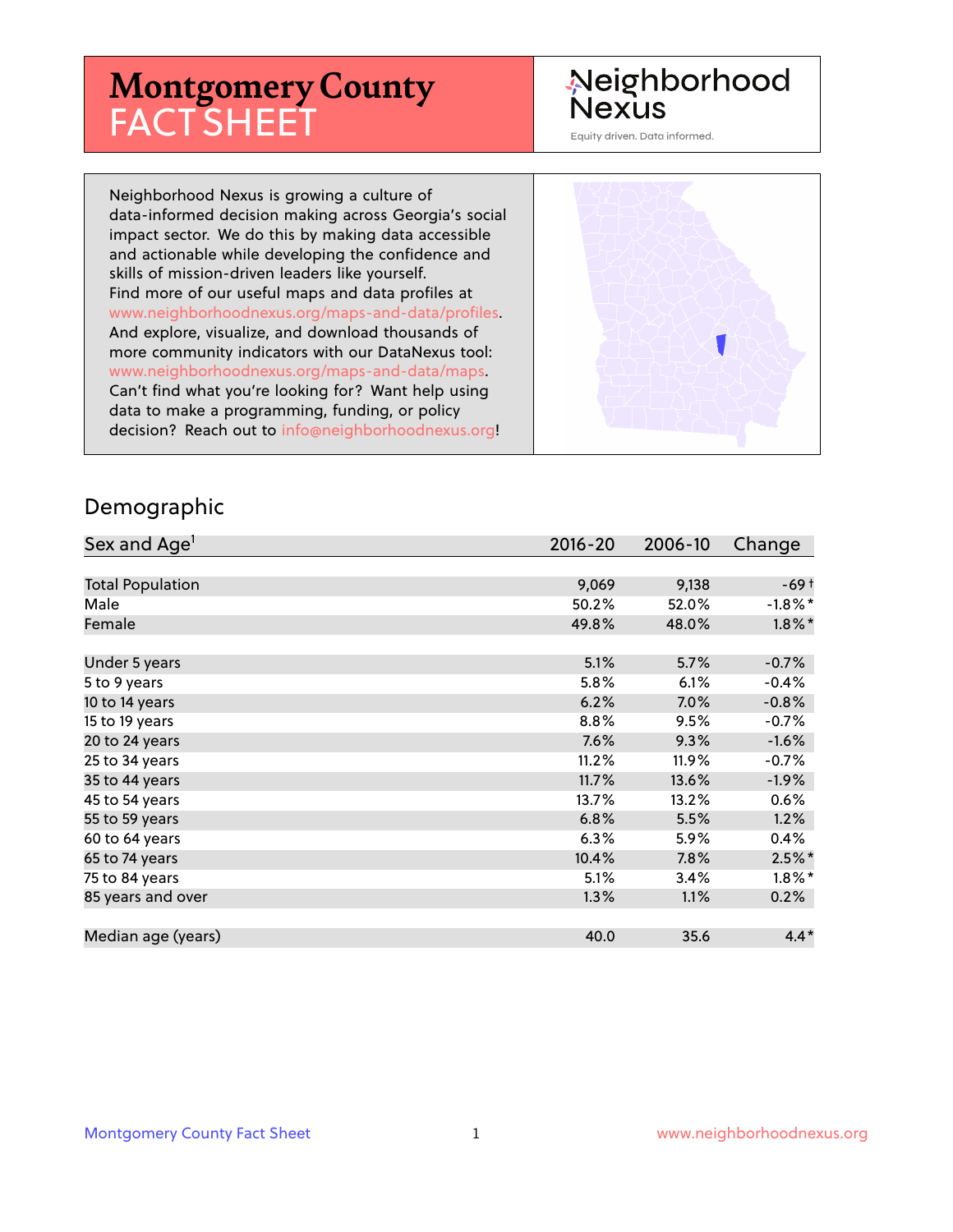# Demographic, continued...

| Race <sup>2</sup>                                            | $2016 - 20$ | 2006-10 | Change     |
|--------------------------------------------------------------|-------------|---------|------------|
| Total population                                             | 9,069       | 9,138   | $-69+$     |
| One race                                                     | 98.9%       | 99.6%   | $-0.7%$    |
| White                                                        | 67.3%       | 68.9%   | $-1.6%$    |
| <b>Black or African American</b>                             | 26.2%       | 27.1%   | $-0.8%$    |
| American Indian and Alaska Native                            | 0.0%        | 0.0%    | 0.0%       |
| Asian                                                        | 0.4%        | 0.7%    | $-0.3%$    |
| Native Hawaiian and Other Pacific Islander                   | 0.0%        | 0.0%    | 0.0%       |
| Some other race                                              | 5.0%        | 2.9%    | $2.1\%$ *  |
| Two or more races                                            | 1.1%        | 0.4%    | 0.7%       |
| Race alone or in combination with other race(s) <sup>3</sup> | $2016 - 20$ | 2006-10 | Change     |
| Total population                                             | 9,069       | 9,138   | $-69+$     |
| White                                                        | 68.3%       | 69.3%   | $-1.0%$    |
| <b>Black or African American</b>                             | 27.2%       | 27.4%   | $-0.3%$    |
| American Indian and Alaska Native                            | 0.2%        | 0.0%    | 0.2%       |
| Asian                                                        | 0.4%        | 0.7%    | $-0.3%$    |
| Native Hawaiian and Other Pacific Islander                   | 0.0%        | 0.0%    | 0.0%       |
| Some other race                                              | 5.1%        | 3.0%    | $2.2\%$ *  |
| Hispanic or Latino and Race <sup>4</sup>                     | $2016 - 20$ | 2006-10 | Change     |
| <b>Total population</b>                                      | 9,069       | 9,138   | $-69+$     |
| Hispanic or Latino (of any race)                             | 6.9%        | 4.5%    | $2.4%$ +   |
| Not Hispanic or Latino                                       | 93.1%       | 95.5%   | $-2.4%$ †  |
| White alone                                                  | 65.1%       | 67.4%   | $-2.4\%$ * |
| Black or African American alone                              | 25.6%       | 27.0%   | $-1.4\%$ * |
| American Indian and Alaska Native alone                      | 0.0%        | 0.0%    | 0.0%       |
| Asian alone                                                  | 0.4%        | 0.7%    | $-0.3%$    |
| Native Hawaiian and Other Pacific Islander alone             | 0.0%        | 0.0%    | 0.0%       |
| Some other race alone                                        | 1.0%        | 0.0%    | 1.0%       |
| Two or more races                                            | 1.1%        | 0.4%    | $0.7%$ *   |
| U.S. Citizenship Status <sup>5</sup>                         | $2016 - 20$ | 2006-10 | Change     |
| Foreign-born population                                      | 405         | 429     | $-24$      |
| Naturalized U.S. citizen                                     | 46.9%       | 21.9%   | 25.0%      |
| Not a U.S. citizen                                           | 53.1%       | 78.1%   | $-25.0%$   |
|                                                              |             |         |            |
| Citizen, Voting Age Population <sup>6</sup>                  | $2016 - 20$ | 2006-10 | Change     |
| Citizen, 18 and over population                              | 7,008       | 6,748   | 260*       |
| Male                                                         | 51.2%       | 51.3%   | $-0.1%$    |
| Female                                                       | 48.8%       | 48.7%   | 0.1%       |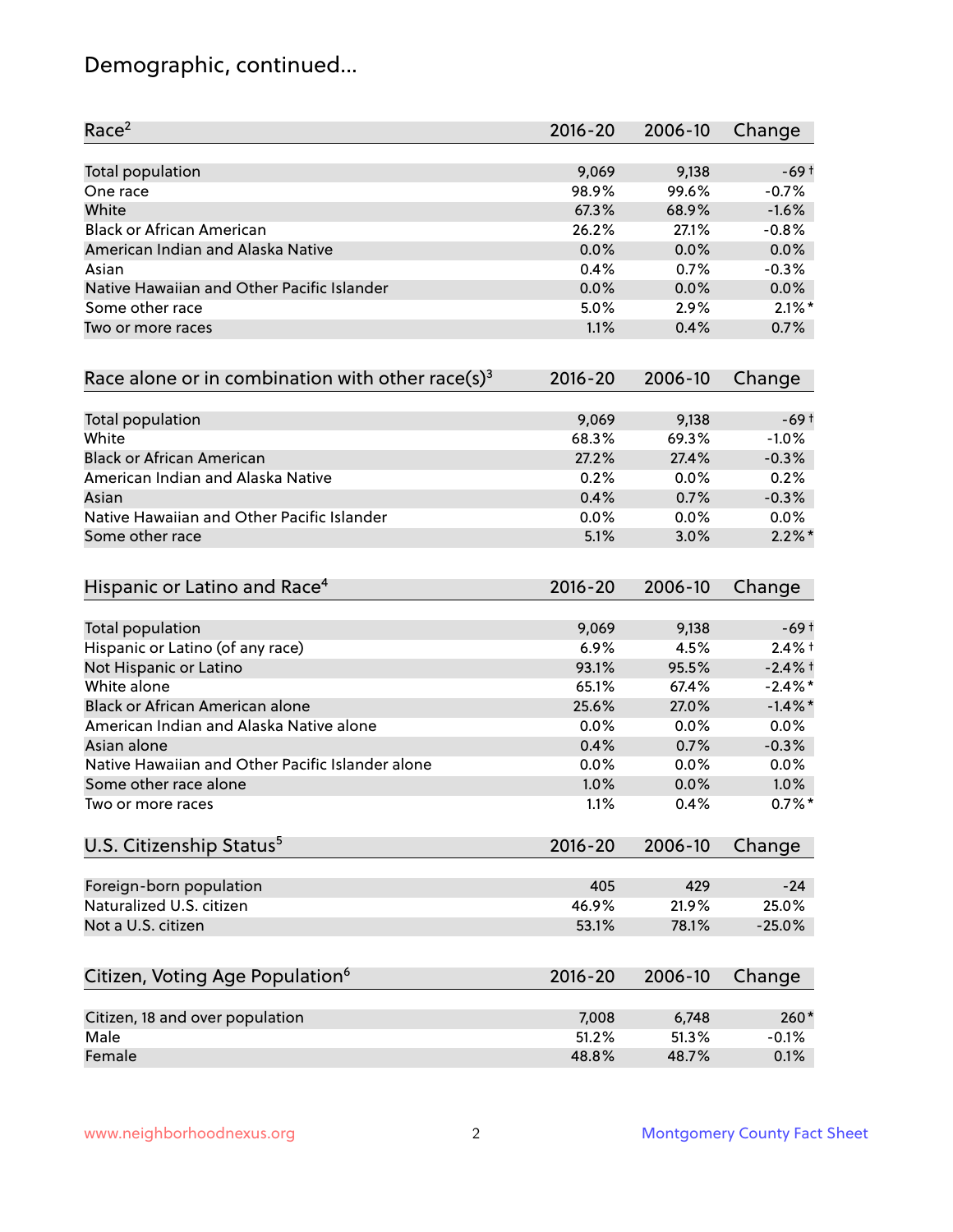#### Economic

| Income <sup>7</sup>                                 | $2016 - 20$ | 2006-10 | Change     |
|-----------------------------------------------------|-------------|---------|------------|
|                                                     |             |         |            |
| All households                                      | 3,061       | 3,294   | $-233$     |
| Less than \$10,000                                  | 6.7%        | 14.9%   | $-8.2\%$ * |
| \$10,000 to \$14,999                                | 8.5%        | 10.0%   | $-1.4%$    |
| \$15,000 to \$24,999                                | 11.0%       | 12.1%   | $-1.2%$    |
| \$25,000 to \$34,999                                | 13.5%       | 12.9%   | 0.6%       |
| \$35,000 to \$49,999                                | 12.8%       | 14.1%   | $-1.3%$    |
| \$50,000 to \$74,999                                | 15.8%       | 16.8%   | $-1.1%$    |
| \$75,000 to \$99,999                                | 15.0%       | 9.7%    | $5.3\%$ *  |
| \$100,000 to \$149,999                              | 8.8%        | 6.6%    | 2.2%       |
| \$150,000 to \$199,999                              | 4.5%        | 2.1%    | $2.4\%$ *  |
| \$200,000 or more                                   | 3.5%        | 0.7%    | $2.8\%$ *  |
| Median household income (dollars)                   | 45,230      | 35,182  | 10,048*    |
| Mean household income (dollars)                     | 67,078      | 45,909  | 21,169*    |
| With earnings                                       | 73.5%       | 71.9%   | 1.6%       |
| Mean earnings (dollars)                             | 70,311      | 50,204  | 20,108*    |
| <b>With Social Security</b>                         | 36.8%       | 31.1%   | $5.7\%$ *  |
| Mean Social Security income (dollars)               | 17,908      | 13,487  | 4,421*     |
| With retirement income                              | 22.8%       | 11.1%   | $11.7\%$ * |
| Mean retirement income (dollars)                    | 25,622      | 23,653  | 1,969      |
| With Supplemental Security Income                   | 5.2%        | 4.8%    | 0.4%       |
| Mean Supplemental Security Income (dollars)         | 12,087      | 7,184   | 4,903*     |
| With cash public assistance income                  | 2.3%        | 1.5%    | 0.8%       |
| Mean cash public assistance income (dollars)        | 3,230       | 4,096   | $-866$     |
| With Food Stamp/SNAP benefits in the past 12 months | 16.0%       | 18.6%   | $-2.6%$    |
|                                                     |             |         |            |
| Families                                            | 2,216       | 2,329   | $-113$     |
| Less than \$10,000                                  | 3.2%        | 8.3%    | $-5.2%$    |
| \$10,000 to \$14,999                                | 4.3%        | 5.1%    | $-0.8%$    |
| \$15,000 to \$24,999                                | 9.2%        | 9.4%    | $-0.2%$    |
| \$25,000 to \$34,999                                | 13.5%       | 15.1%   | $-1.6%$    |
| \$35,000 to \$49,999                                | 13.9%       | 16.1%   | $-2.2%$    |
| \$50,000 to \$74,999                                | 17.6%       | 20.1%   | $-2.4%$    |
| \$75,000 to \$99,999                                | 15.0%       | 13.9%   | 1.2%       |
| \$100,000 to \$149,999                              | 12.2%       | $8.4\%$ | 3.8%       |
| \$150,000 to \$199,999                              | 6.3%        | 2.6%    | $3.7\%$ *  |
| \$200,000 or more                                   | 4.7%        | 1.0%    | $3.8\%$ *  |
| Median family income (dollars)                      | 55,663      | 45,989  | $9,674*$   |
| Mean family income (dollars)                        | 80,072      | 55,237  | 24,835*    |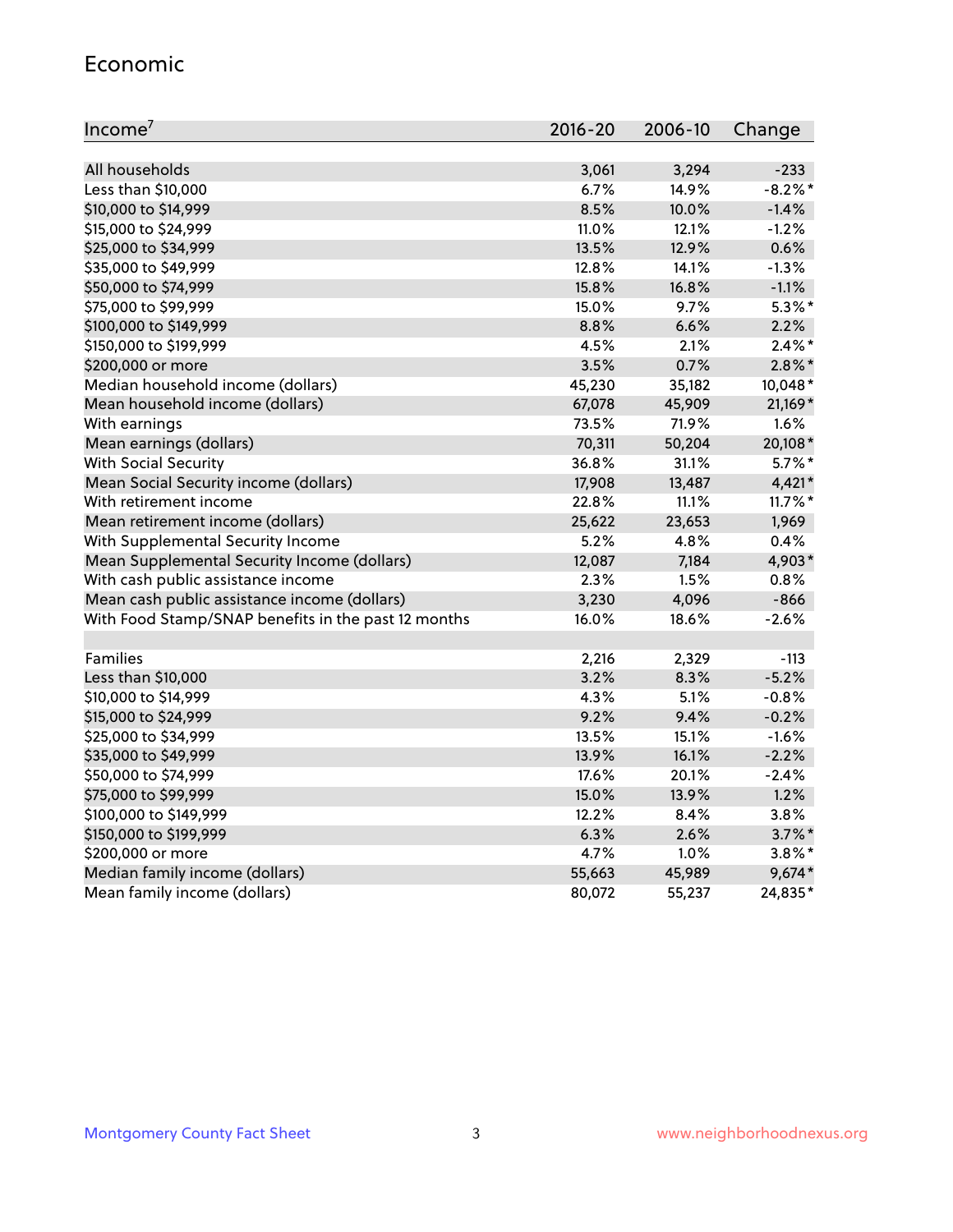### Economic, continued...

| Income, continued <sup>8</sup>                                        | $2016 - 20$    | 2006-10 | Change   |
|-----------------------------------------------------------------------|----------------|---------|----------|
|                                                                       |                |         |          |
| Nonfamily households                                                  | 845            | 965     | $-120$   |
| Median nonfamily income (dollars)                                     | 23,009         | 14,307  | 8,702*   |
| Mean nonfamily income (dollars)                                       | 31,208         | 22,667  | 8,541*   |
| Median earnings for workers (dollars)                                 | 28,770         | 23,456  | $5,314*$ |
| Median earnings for male full-time, year-round workers                | 41,830         | 36,909  | 4,921    |
| (dollars)                                                             |                |         |          |
| Median earnings for female full-time, year-round workers<br>(dollars) | 33,396         | 27,037  | 6,359    |
| Per capita income (dollars)                                           | 23,744         | 17,168  | $6,576*$ |
|                                                                       |                |         |          |
| Families and People Below Poverty Level <sup>9</sup>                  | $2016 - 20$    | 2006-10 | Change   |
| <b>All families</b>                                                   | 13.5%          | 16.4%   | $-2.8%$  |
|                                                                       |                | 21.8%   |          |
| With related children under 18 years                                  | 20.0%<br>14.4% |         | $-1.8%$  |
| With related children under 5 years only                              |                | 36.3%   | $-22.0%$ |
| Married couple families                                               | 5.4%           | 8.7%    | $-3.3%$  |
| With related children under 18 years                                  | 5.8%           | 6.9%    | $-1.1%$  |
| With related children under 5 years only                              | 3.0%           | 0.0%    | 3.0%     |
| Families with female householder, no husband present                  | 41.1%          | 37.3%   | 3.9%     |
| With related children under 18 years                                  | 51.2%          | 49.7%   | 1.5%     |
| With related children under 5 years only                              | 40.0%          | 79.2%   | $-39.2%$ |
| All people                                                            | 16.5%          | 18.2%   | $-1.7%$  |
| Under 18 years                                                        | 20.0%          | 21.3%   | $-1.3%$  |
| Related children under 18 years                                       | 19.8%          | 20.9%   | $-1.1%$  |
| Related children under 5 years                                        | 17.1%          | 38.8%   | $-21.7%$ |
| Related children 5 to 17 years                                        | 20.8%          | 14.9%   | 5.8%     |
| 18 years and over                                                     | 15.5%          | 17.2%   | $-1.7%$  |
| 18 to 64 years                                                        | 14.3%          | 16.4%   | $-2.1%$  |
| 65 years and over                                                     | 19.4%          | 20.6%   | $-1.1%$  |
| People in families                                                    | 13.1%          | 14.7%   | $-1.6%$  |
| Unrelated individuals 15 years and over                               | 38.5%          | 38.3%   | 0.2%     |
|                                                                       |                |         |          |
| Non-Hispanic white people                                             | 12.1%          | 15.0%   | $-2.9%$  |
| Black or African-American people                                      | 29.9%          | 26.9%   | 3.0%     |
| Asian people                                                          | $0.0\%$        | 0.0%    | 0.0%     |
| Hispanic or Latino people                                             | 17.5%          | 24.8%   | $-7.3%$  |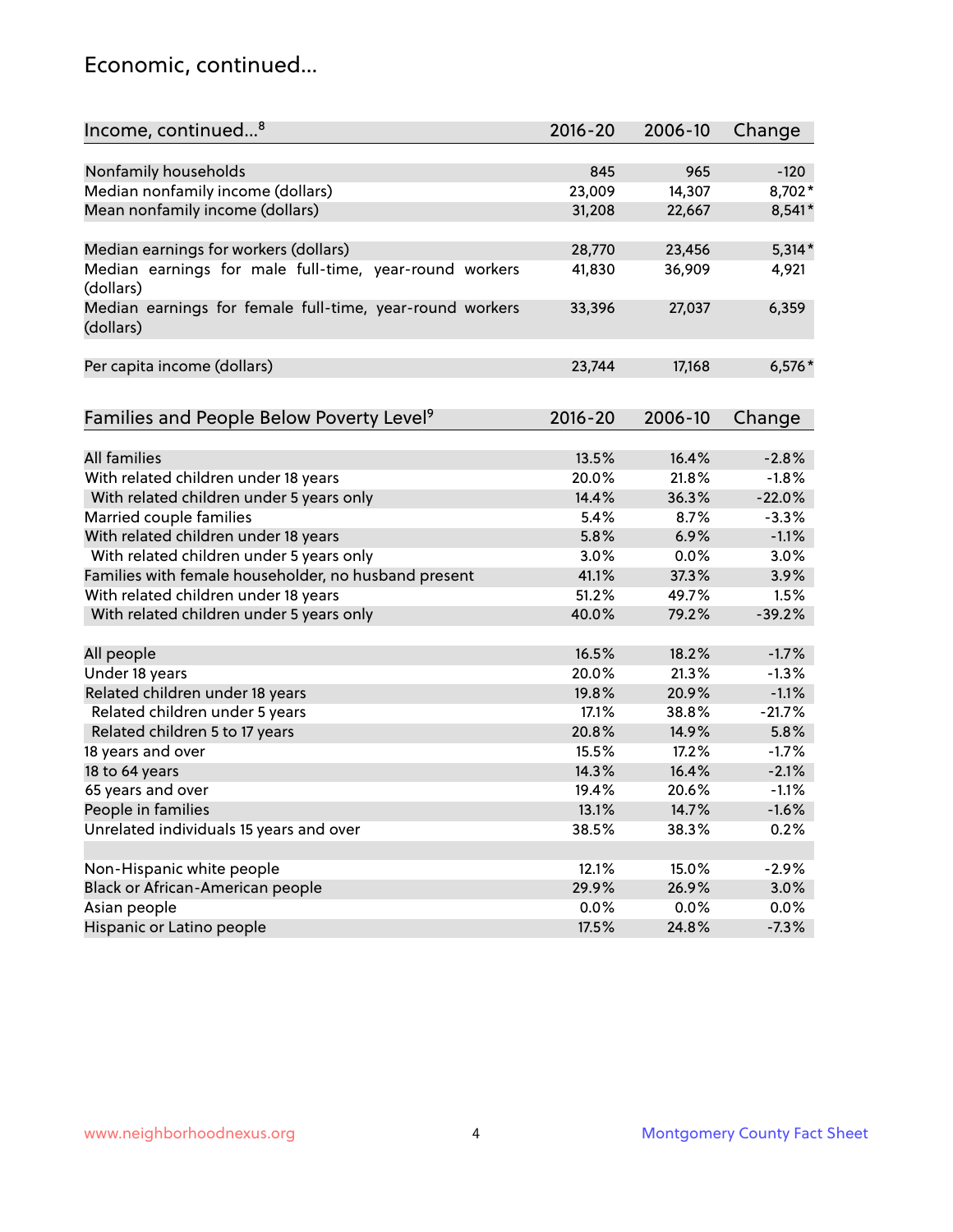# Employment

| Employment Status <sup>10</sup>                                                               | 2010        | 2020    | Change    |
|-----------------------------------------------------------------------------------------------|-------------|---------|-----------|
| In Labor Force                                                                                | 3,891       | 3,876   | 3,876     |
| <b>Unemployment Rate</b>                                                                      | 5.4%        | 12.0%   | $-6.6%$   |
| Industry <sup>11</sup>                                                                        | $2016 - 20$ | 2006-10 | Change    |
|                                                                                               |             |         |           |
| Civilian employed population 16 years and over                                                | 3,400       | 3,647   | $-247$    |
| Agriculture, forestry, fishing and hunting, and mining                                        | 3.6%        | 8.6%    | $-4.9%$   |
| Construction                                                                                  | 11.3%       | 12.5%   | $-1.2%$   |
| Manufacturing                                                                                 | 8.6%        | 13.3%   | $-4.7%$   |
| Wholesale trade                                                                               | 1.7%        | 3.7%    | $-1.9%$   |
| Retail trade                                                                                  | 11.6%       | 8.1%    | 3.6%      |
| Transportation and warehousing, and utilities                                                 | 7.3%        | 5.3%    | 2.0%      |
| Information                                                                                   | 1.3%        | 0.5%    | $0.8\%$ * |
| Finance and insurance, and real estate and rental and leasing                                 | 3.4%        | 3.2%    | 0.1%      |
| Professional, scientific, and management, and administrative<br>and waste management services | 3.8%        | 3.9%    | $-0.1%$   |
| Educational services, and health care and social assistance                                   | 29.4%       | 24.3%   | 5.2%      |
| Arts, entertainment, and recreation, and accommodation and<br>food services                   | 6.0%        | 5.3%    | 0.7%      |
| Other services, except public administration                                                  | 6.9%        | 3.6%    | $3.3\%$ * |
| <b>Public administration</b>                                                                  | 5.0%        | 7.8%    | $-2.8%$   |
| Occupation <sup>12</sup>                                                                      | $2016 - 20$ | 2006-10 | Change    |
|                                                                                               |             |         |           |
| Civilian employed population 16 years and over                                                | 3,400       | 3,647   | $-247$    |
| Management, business, science, and arts occupations                                           | 32.5%       | 28.5%   | 4.0%      |
| Service occupations                                                                           | 17.5%       | 17.1%   | 0.4%      |
| Sales and office occupations                                                                  | 14.4%       | 17.3%   | $-2.9%$   |
| Natural<br>construction,<br>and<br>maintenance<br>resources,<br>occupations                   | 16.2%       | 21.3%   | $-5.1%$   |
| Production, transportation, and material moving occupations                                   | 19.5%       | 15.8%   | 3.6%      |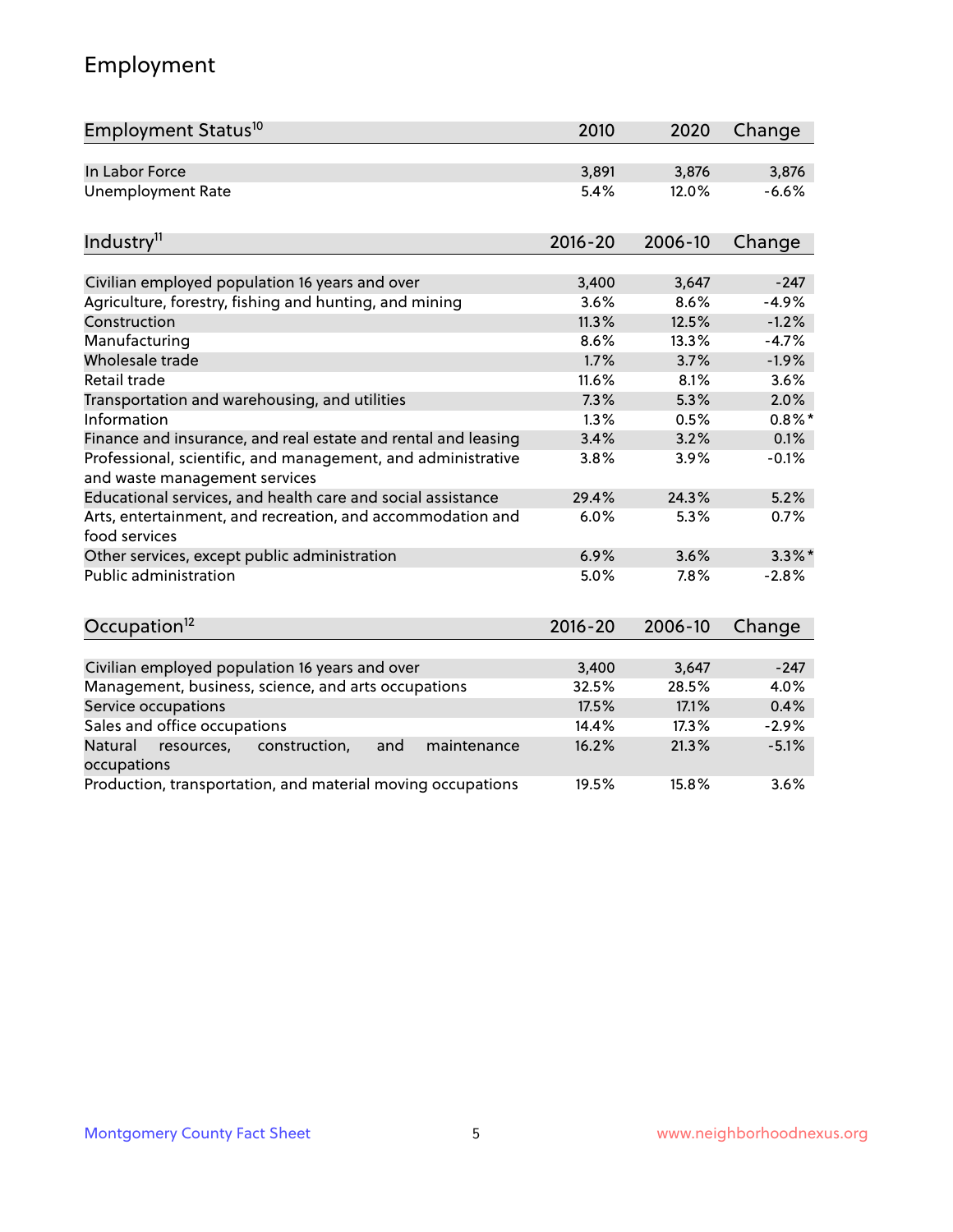# Employment, continued...

| Class of Worker <sup>13</sup>                          | $2016 - 20$    | 2006-10 | Change   |
|--------------------------------------------------------|----------------|---------|----------|
| Civilian employed population 16 years and over         | 3,400          | 3,647   | $-247$   |
| Private wage and salary workers                        | 70.0%          | 68.7%   | 1.3%     |
| Government workers                                     | 22.5%          | 25.7%   | $-3.2%$  |
| Self-employed in own not incorporated business workers | 7.4%           | 5.2%    | 2.2%     |
| <b>Unpaid family workers</b>                           | 0.1%           | 0.4%    | $-0.3%$  |
|                                                        |                |         |          |
| Job Flows <sup>14</sup>                                | 2019           | 2010    | Change   |
| Total Jobs in county                                   | 1,497          | 1,584   | $-87$    |
| Held by residents of county                            | 27.2%          | 30.8%   | $-3.6%$  |
| Held by non-residents of county                        | 72.8%          | 69.2%   | 3.6%     |
|                                                        |                |         |          |
| Jobs by Industry Sector <sup>15</sup>                  | 2019           | 2010    | Change   |
| Total Jobs in county                                   | 1,497          | 1,584   | $-87$    |
| Goods Producing sectors                                | 23.7%          | 17.2%   | 6.5%     |
| Trade, Transportation, and Utilities sectors           | 22.7%          | 17.7%   | 5.0%     |
| All Other Services sectors                             | 53.6%          | 65.1%   | $-11.5%$ |
|                                                        |                |         |          |
| Total Jobs in county held by county residents          | 407            | 488     | $-81$    |
| <b>Goods Producing sectors</b>                         | 20.6%          | 22.1%   | $-1.5%$  |
| Trade, Transportation, and Utilities sectors           | 19.7%          | 18.6%   | 1.0%     |
| All Other Services sectors                             | 59.7%          | 59.2%   | 0.5%     |
| Jobs by Earnings <sup>16</sup>                         | 2019           | 2010    | Change   |
|                                                        |                |         |          |
| Total Jobs in county                                   | 1,497<br>32.0% | 1,584   | $-87$    |
| Jobs with earnings \$1250/month or less                |                | 33.9%   | $-1.9%$  |
| Jobs with earnings \$1251/month to \$3333/month        | 41.0%<br>27.0% | 45.6%   | $-4.6%$  |
| Jobs with earnings greater than \$3333/month           |                | 20.5%   | 6.5%     |
| Total Jobs in county held by county residents          | 407            | 488     | -81      |
| Jobs with earnings \$1250/month or less                | 40.0%          | 39.1%   | 0.9%     |
| Jobs with earnings \$1251/month to \$3333/month        | 39.6%          | 40.4%   | $-0.8%$  |
| Jobs with earnings greater than \$3333/month           | 20.4%          | 20.5%   | $-0.1%$  |
|                                                        |                |         |          |
| Jobs by Age of Worker <sup>17</sup>                    | 2019           | 2010    | Change   |
| Total Jobs in county                                   | 1,497          | 1,584   | $-87$    |
| Jobs with workers age 29 or younger                    | 22.9%          | 25.4%   | $-2.5%$  |
| Jobs with workers age 30 to 54                         | 51.1%          | 53.7%   | $-2.6%$  |
| Jobs with workers age 55 or older                      | 26.0%          | 20.9%   | 5.1%     |
|                                                        |                |         |          |
| Total Jobs in county held by county residents          | 407            | 488     | $-81$    |
| Jobs with workers age 29 or younger                    | 19.4%          | 22.1%   | $-2.7%$  |
| Jobs with workers age 30 to 54                         | 49.4%          | 49.4%   | 0.0%     |
| Jobs with workers age 55 or older                      | 31.2%          | 28.5%   | 2.7%     |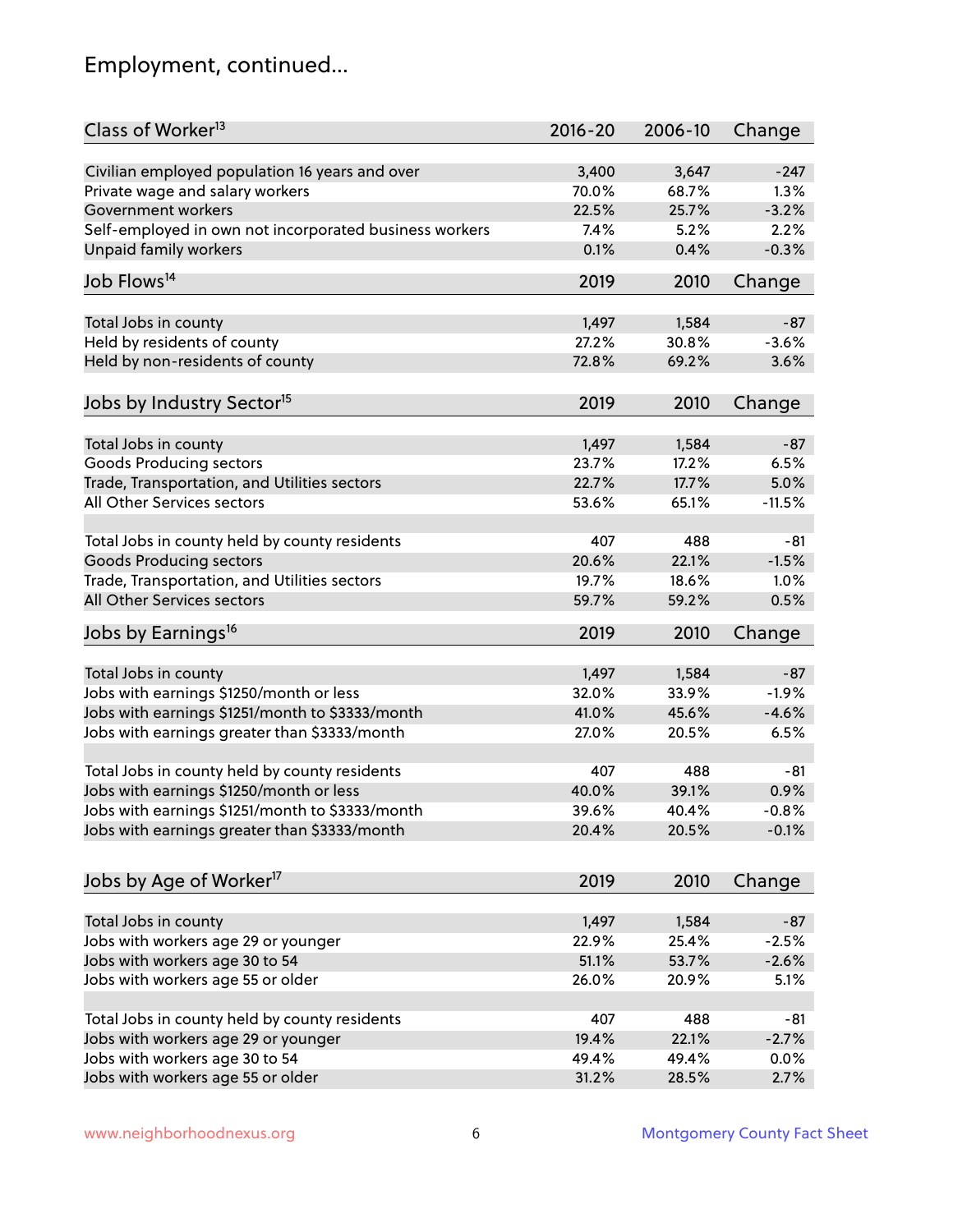#### Education

| Early Learning <sup>18</sup>                        |               |              | 2022         |
|-----------------------------------------------------|---------------|--------------|--------------|
| Licensed Capacity of Early Learning Centers         |               |              | 94           |
| Licenced capacity per 1,000 children ages 0-4       |               |              | 199.2        |
| School Enrollment <sup>19</sup>                     | 2022          | 2010         | Change       |
|                                                     |               |              |              |
| <b>Enrolled in Public School</b>                    | 943           | 1,102        | $-159$       |
| White                                               | 47.2%         | 54.3%        | $-7.1%$      |
| <b>Black or African-American</b>                    | 30.0%<br>1.0% | 34.3%        | $-4.3%$      |
| Asian                                               |               | 0.0%         | 1.0%         |
| <b>Native American</b><br>Pacific Islander          | 0.2%          | 0.0%         | 0.2%         |
| <b>Biracial or Multi-Racial</b>                     | 0.0%<br>5.9%  | 0.0%<br>0.0% | 0.0%<br>5.9% |
|                                                     |               |              |              |
| Hispanic or Latino                                  | 15.7%         | 10.2%        | 5.5%         |
| Georgia Milestones: 3rd Grade Reading <sup>20</sup> |               |              | 2019         |
| <b>Number of Students Tested</b>                    |               |              | 53           |
|                                                     |               |              | 39.6%        |
| Proficient or Distinguished                         |               |              |              |
| Georgia Milestones: 8th Grade Math <sup>21</sup>    |               |              | 2019         |
| <b>Number of Students Tested</b>                    |               |              | 70           |
| Proficient or Distinguished                         |               |              | 40.0%        |
| Graduation Rates <sup>22</sup>                      | 2021          | 2012         | Change       |
|                                                     |               |              |              |
| Cohort                                              | 49            | 95           | $-46$        |
| <b>High School Graduation Rate</b>                  | 100.0%        | 63.2%        | 36.8%        |
| Educational Attainment <sup>23</sup>                | $2016 - 20$   | 2006-10      | Change       |
|                                                     |               |              |              |
| Population 25 years and over                        | 6,029         | 5,694        | 335*         |
| Less than 9th grade                                 | 4.6%          | 6.3%         | $-1.7%$      |
| 9th to 12th grade, no diploma                       | 12.1%         | 12.4%        | $-0.3%$      |
| High school graduate (includes equivalency)         | 38.1%         | 41.8%        | $-3.7%$      |
| Some college, no degree                             | 19.1%         | 15.1%        | $4.1\%$ *    |
| Associate's degree                                  | 9.6%          | 9.0%         | 0.6%         |
| Bachelor's degree                                   | 9.1%          | 9.9%         | $-0.9%$      |
| Graduate or professional degree                     | 7.4%          | 5.5%         | 1.9%         |
| Percent high school graduate or higher              | 83.3%         | 81.3%        | 2.1%         |
| Percent bachelor's degree or higher                 | 16.5%         | 15.5%        | 1.0%         |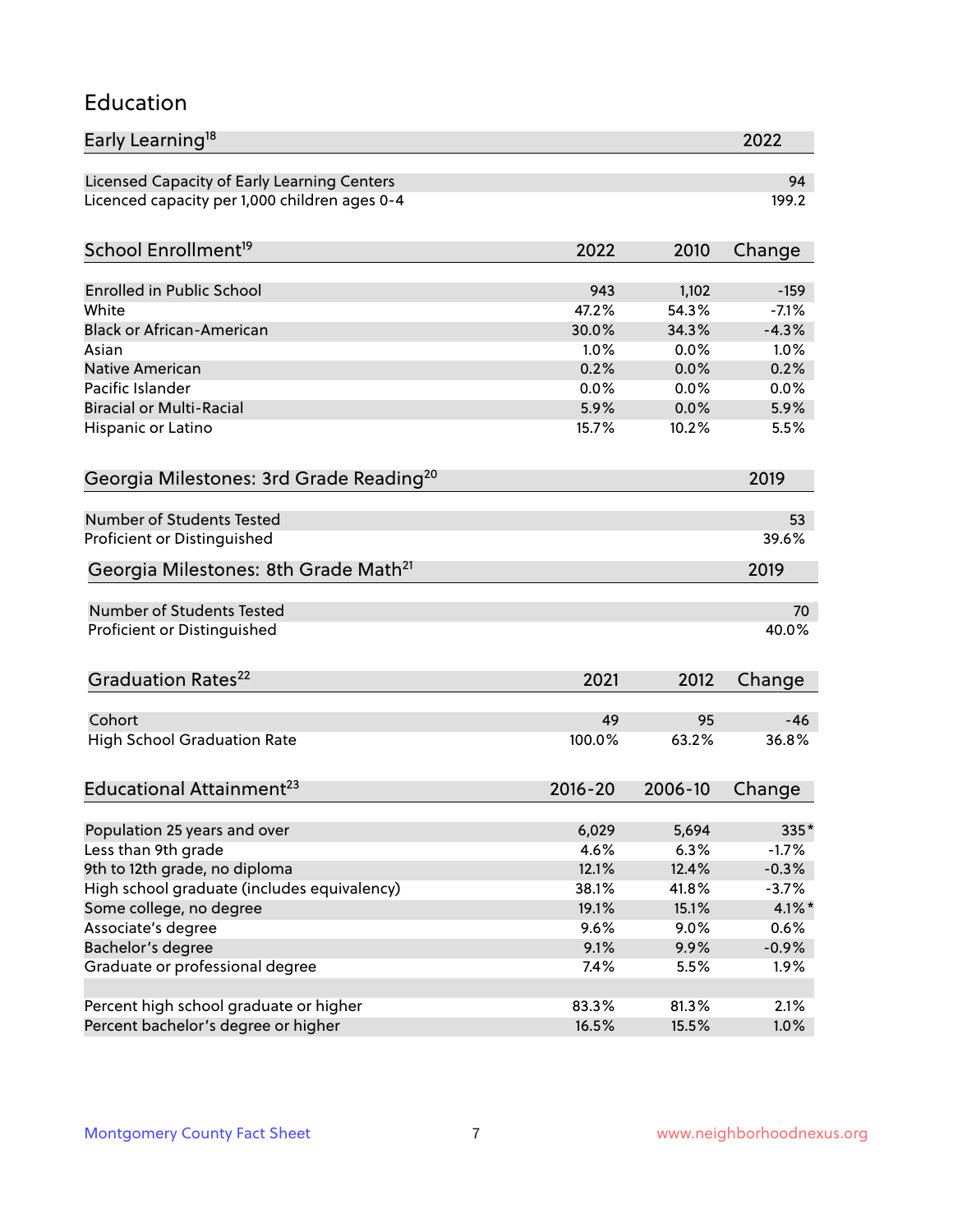### Housing

| Households by Type <sup>24</sup>                     | $2016 - 20$ | 2006-10 | Change     |
|------------------------------------------------------|-------------|---------|------------|
|                                                      |             |         |            |
| <b>Total households</b>                              | 3,061       | 3,294   | $-233$     |
| Family households (families)                         | 72.4%       | 70.7%   | 1.7%       |
| With own children under 18 years                     | 25.3%       | 29.0%   | $-3.7%$    |
| Married-couple family                                | 53.8%       | 49.5%   | 4.3%       |
| With own children of the householder under 18 years  | 17.2%       | 18.2%   | $-1.0%$    |
| Male householder, no wife present, family            | 4.1%        | 4.5%    | $-0.4%$    |
| With own children of the householder under 18 years  | 1.7%        | 2.5%    | $-0.8%$    |
| Female householder, no husband present, family       | 14.5%       | 16.7%   | $-2.2%$    |
| With own children of the householder under 18 years  | 6.4%        | 8.3%    | $-1.9%$    |
| Nonfamily households                                 | 27.6%       | 29.3%   | $-1.7%$    |
| Householder living alone                             | 23.7%       | 26.4%   | $-2.8%$    |
| 65 years and over                                    | 11.6%       | 9.8%    | 1.8%       |
| Households with one or more people under 18 years    | 33.4%       | 32.8%   | 0.5%       |
| Households with one or more people 65 years and over | 33.1%       | 24.5%   | $8.6\%$ *  |
|                                                      |             |         |            |
| Average household size                               | 2.70        | 2.48    | 0.22       |
| Average family size                                  | 3.23        | 2.98    | 0.25       |
| Housing Occupancy <sup>25</sup>                      | $2016 - 20$ | 2006-10 | Change     |
|                                                      |             |         |            |
| Total housing units                                  | 4,000       | 3,895   | 105        |
| Occupied housing units                               | 76.5%       | 84.6%   | $-8.0\%$ * |
| Vacant housing units                                 | 23.5%       | 15.4%   | $8.0\%$ *  |
|                                                      |             |         |            |
| Homeowner vacancy rate                               | 1.7         | 3.0     | $-1.3$     |
| Rental vacancy rate                                  | 10.4        | 12.1    | $-1.6$     |
|                                                      |             |         |            |
| Units in Structure <sup>26</sup>                     | $2016 - 20$ | 2006-10 | Change     |
|                                                      |             |         |            |
| Total housing units                                  | 4,000       | 3,895   | 105        |
| 1-unit, detached                                     | 57.4%       | 57.2%   | 0.2%       |
| 1-unit, attached                                     | 0.2%        | 0.0%    | 0.2%       |
| 2 units                                              | 0.9%        | 2.2%    | $-1.3%$    |
| 3 or 4 units                                         | 0.9%        | 2.1%    | $-1.3%$    |
| 5 to 9 units                                         | 1.0%        | 2.3%    | $-1.3%$    |
| 10 to 19 units                                       | 0.3%        | 0.0%    | 0.3%       |
| 20 or more units                                     | 0.0%        | 0.1%    | $-0.1%$    |
| Mobile home                                          | 39.3%       | 36.1%   | 3.2%       |
| Boat, RV, van, etc.                                  | 0.0%        | 0.0%    | $0.0\%$    |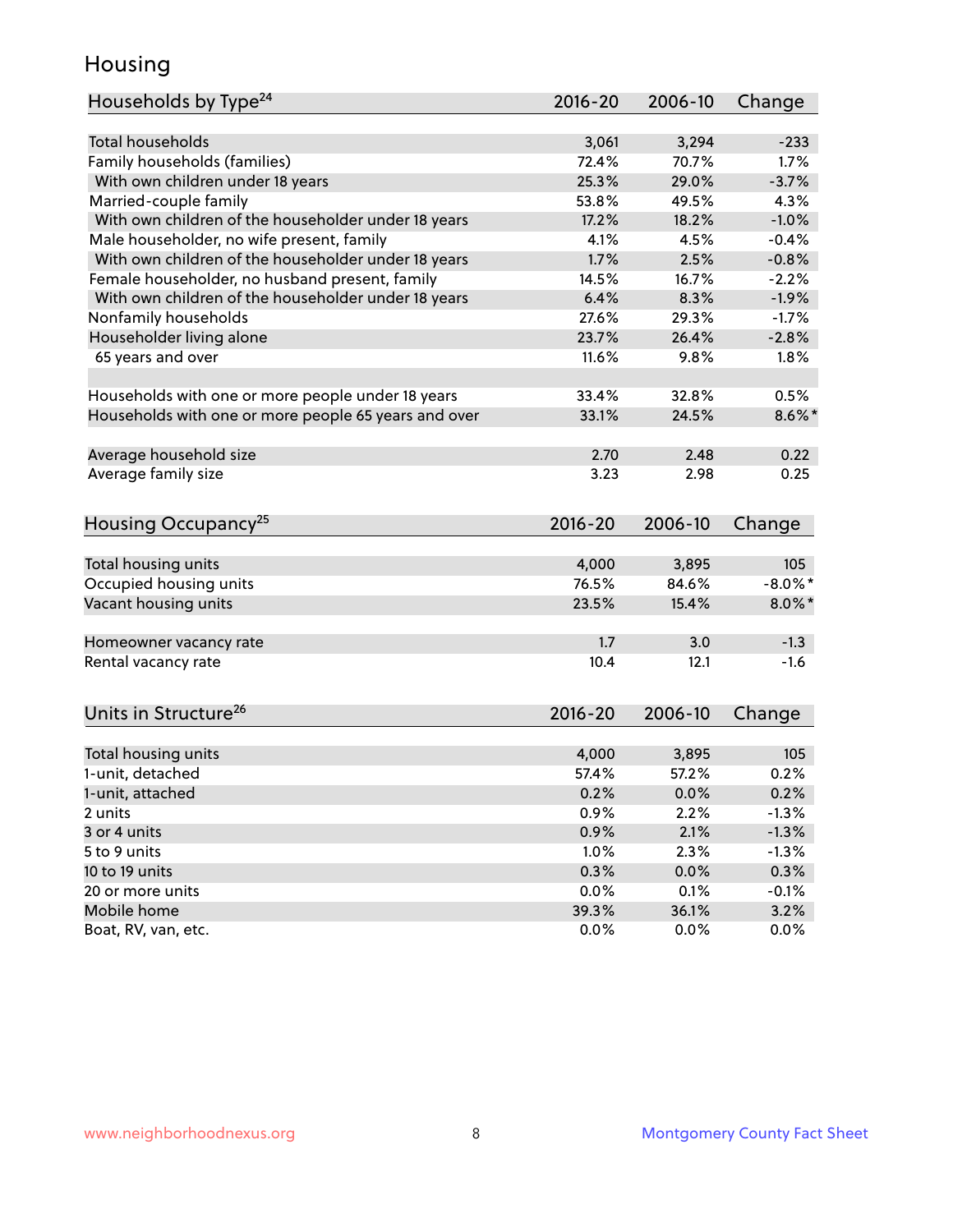# Housing, Continued...

| Year Structure Built <sup>27</sup>             | 2016-20     | 2006-10        | Change          |
|------------------------------------------------|-------------|----------------|-----------------|
| Total housing units                            | 4,000       | 3,895          | 105             |
| Built 2014 or later                            | 3.0%        | (X)            | (X)             |
| Built 2010 to 2013                             | 2.7%        | (X)            | (X)             |
| Built 2000 to 2009                             | 17.9%       | 6.7%           | $11.2\%$ *      |
| Built 1990 to 1999                             | 24.4%       | 23.9%          | 0.5%            |
| Built 1980 to 1989                             | 11.3%       | 21.1%          | $-9.8%$ *       |
| Built 1970 to 1979                             | 13.4%       |                |                 |
| Built 1960 to 1969                             | 12.6%       | 16.3%<br>10.9% | $-2.9%$<br>1.8% |
| Built 1950 to 1959                             | 5.1%        | 6.1%           | $-1.0%$         |
|                                                |             |                |                 |
| Built 1940 to 1949                             | 2.8%        | 5.8%           | $-3.0%$         |
| Built 1939 or earlier                          | 6.8%        | 9.2%           | $-2.4%$         |
| Housing Tenure <sup>28</sup>                   | $2016 - 20$ | 2006-10        | Change          |
|                                                |             |                |                 |
| Occupied housing units                         | 3,061       | 3,294          | $-233$          |
| Owner-occupied                                 | 75.3%       | 71.3%          | 4.0%            |
| Renter-occupied                                | 24.7%       | 28.7%          | $-4.0%$         |
| Average household size of owner-occupied unit  | 2.63        | 2.63           | 0.00            |
| Average household size of renter-occupied unit | 2.91        | 2.10           | $0.81*$         |
| Residence 1 Year Ago <sup>29</sup>             | $2016 - 20$ | 2006-10        | Change          |
|                                                |             |                |                 |
| Population 1 year and over                     | 9,017       | 9,049          | $-32$           |
| Same house                                     | 84.0%       | 90.5%          | $-6.6%$ *       |
| Different house in the U.S.                    | 15.9%       | 9.2%           | $6.6\%$ *       |
| Same county                                    | 2.9%        | 3.4%           | $-0.5%$         |
| Different county                               | 13.0%       | 5.8%           | $7.2\%$ *       |
| Same state                                     | 11.9%       | 5.2%           | $6.7%$ *        |
| Different state                                | 1.1%        | 0.6%           | 0.5%            |
| Abroad                                         | 0.2%        | 0.2%           | $-0.1%$         |
| Value of Housing Unit <sup>30</sup>            | 2016-20     | 2006-10        | Change          |
|                                                |             |                |                 |
| Owner-occupied units                           | 2,304       | 2,347          | $-43$           |
| Less than \$50,000                             | 26.7%       | 34.4%          | $-7.7%$         |
| \$50,000 to \$99,999                           | 28.0%       | 26.7%          | 1.2%            |
| \$100,000 to \$149,999                         | 15.4%       | 15.8%          | $-0.4%$         |
| \$150,000 to \$199,999                         | 11.2%       | 9.5%           | 1.7%            |
| \$200,000 to \$299,999                         | 13.1%       | 8.0%           | $5.1\%$ *       |
| \$300,000 to \$499,999                         | 4.2%        | 4.1%           | 0.1%            |
| \$500,000 to \$999,999                         | 1.1%        | 0.7%           | 0.4%            |
| \$1,000,000 or more                            | 0.3%        | 0.9%           | $-0.5%$         |
| Median (dollars)                               | 92,200      | 80,300         | 11,900*         |
| Mortgage Status <sup>31</sup>                  | $2016 - 20$ | 2006-10        | Change          |
| Owner-occupied units                           | 2,304       | 2,347          | $-43$           |
| Housing units with a mortgage                  | 41.2%       | 45.4%          | $-4.1%$         |
| Housing units without a mortgage               | 58.8%       | 54.6%          | 4.1%            |
|                                                |             |                |                 |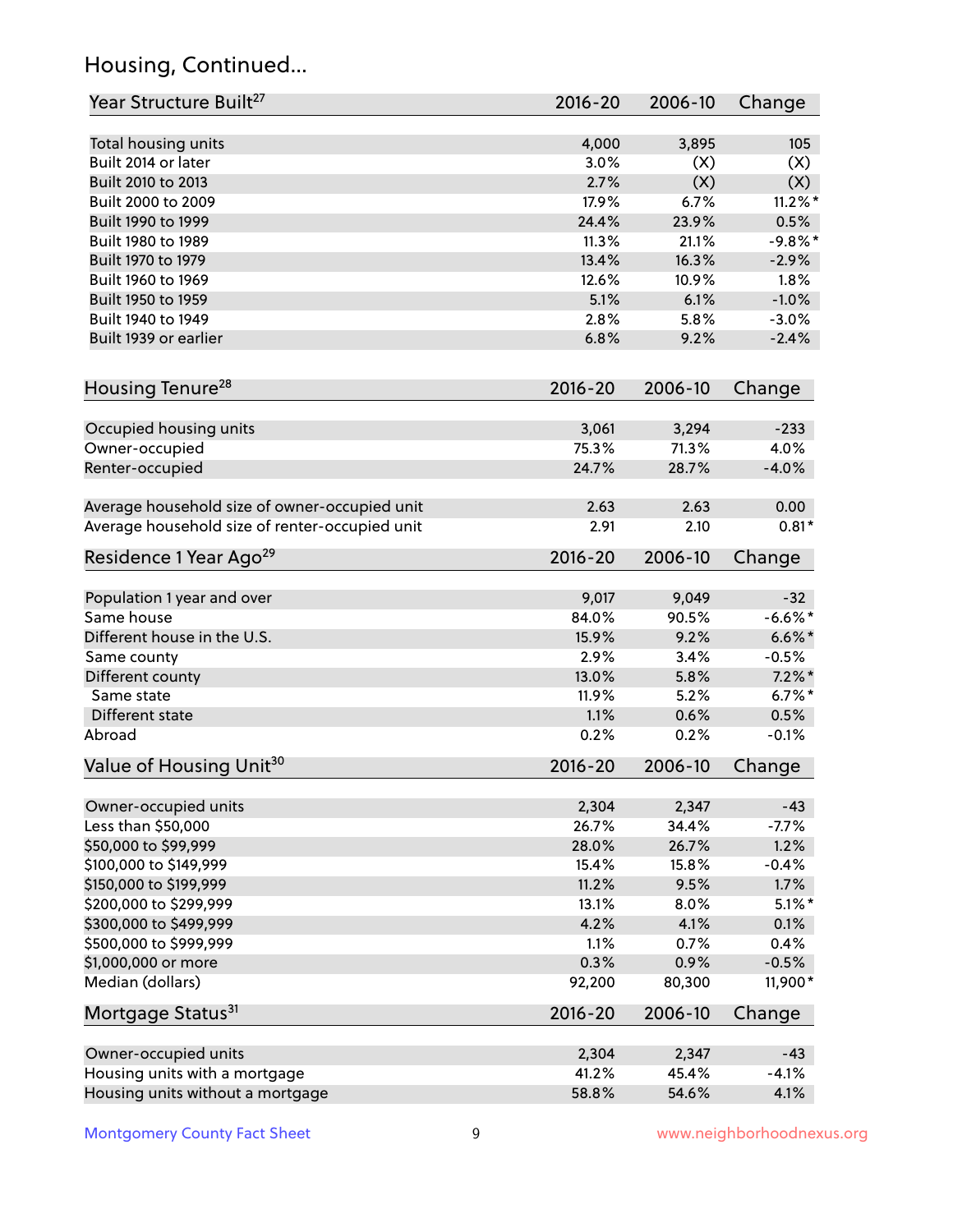# Housing, Continued...

| Selected Monthly Owner Costs <sup>32</sup>                                            | 2016-20     | 2006-10 | Change      |
|---------------------------------------------------------------------------------------|-------------|---------|-------------|
| Housing units with a mortgage                                                         | 950         | 1,065   | $-115$      |
| Less than \$300                                                                       | 0.0%        | 0.0%    | 0.0%        |
| \$300 to \$499                                                                        | 3.8%        | 11.0%   | $-7.2%$     |
| \$500 to \$999                                                                        | 43.4%       | 47.6%   | $-4.2%$     |
| \$1,000 to \$1,499                                                                    | 29.6%       | 25.2%   | 4.4%        |
| \$1,500 to \$1,999                                                                    | 16.0%       | 11.8%   | 4.2%        |
| \$2,000 to \$2,999                                                                    | 7.3%        | 3.8%    | 3.5%        |
| \$3,000 or more                                                                       | 0.0%        | 0.7%    | $-0.7%$     |
| Median (dollars)                                                                      | 1,039       | 842     | $197*$      |
|                                                                                       |             |         |             |
| Housing units without a mortgage                                                      | 1,354       | 1,282   | 72          |
| Less than \$150                                                                       | 2.1%        | 9.1%    | $-7.1\%$ *  |
| \$150 to \$249                                                                        | 12.3%       | 22.5%   | $-10.3\%$ * |
| \$250 to \$349                                                                        | 28.4%       | 27.2%   | 1.2%        |
| \$350 to \$499                                                                        | 30.9%       | 30.0%   | 0.9%        |
| \$500 to \$699                                                                        | 20.8%       | 9.9%    | 10.8%*      |
| \$700 or more                                                                         | 5.5%        | 1.2%    | 4.4%*       |
| Median (dollars)                                                                      | 389         | 308     | $81*$       |
| Selected Monthly Owner Costs as a Percentage of<br>Household Income <sup>33</sup>     | $2016 - 20$ | 2006-10 | Change      |
| Housing units with a mortgage (excluding units where<br>SMOCAPI cannot be computed)   | 950         | 1,065   | $-115$      |
| Less than 20.0 percent                                                                | 52.5%       | 46.1%   | 6.4%        |
| 20.0 to 24.9 percent                                                                  | 11.2%       | 14.3%   | $-3.1%$     |
| 25.0 to 29.9 percent                                                                  | 16.1%       | 8.6%    | $7.5\%$ *   |
| 30.0 to 34.9 percent                                                                  | 1.8%        | 5.3%    | $-3.5%$     |
| 35.0 percent or more                                                                  | 18.4%       | 25.7%   | $-7.3%$     |
| Not computed                                                                          | 0           | 0       | 0           |
| Housing unit without a mortgage (excluding units where<br>SMOCAPI cannot be computed) | 1,325       | 1,261   | 64          |
| Less than 10.0 percent                                                                | 50.3%       | 46.7%   | 3.6%        |
| 10.0 to 14.9 percent                                                                  | 17.6%       | 15.9%   | 1.7%        |
| 15.0 to 19.9 percent                                                                  | 13.2%       | 11.6%   | 1.6%        |
| 20.0 to 24.9 percent                                                                  | 2.4%        | 4.8%    | $-2.3%$     |
| 25.0 to 29.9 percent                                                                  | 4.8%        | 5.6%    | $-0.9%$     |
| 30.0 to 34.9 percent                                                                  | 2.9%        | 3.7%    | $-0.8%$     |
| 35.0 percent or more                                                                  | 8.8%        | 11.7%   | $-3.0%$     |
| Not computed                                                                          | 29          | 21      | 8           |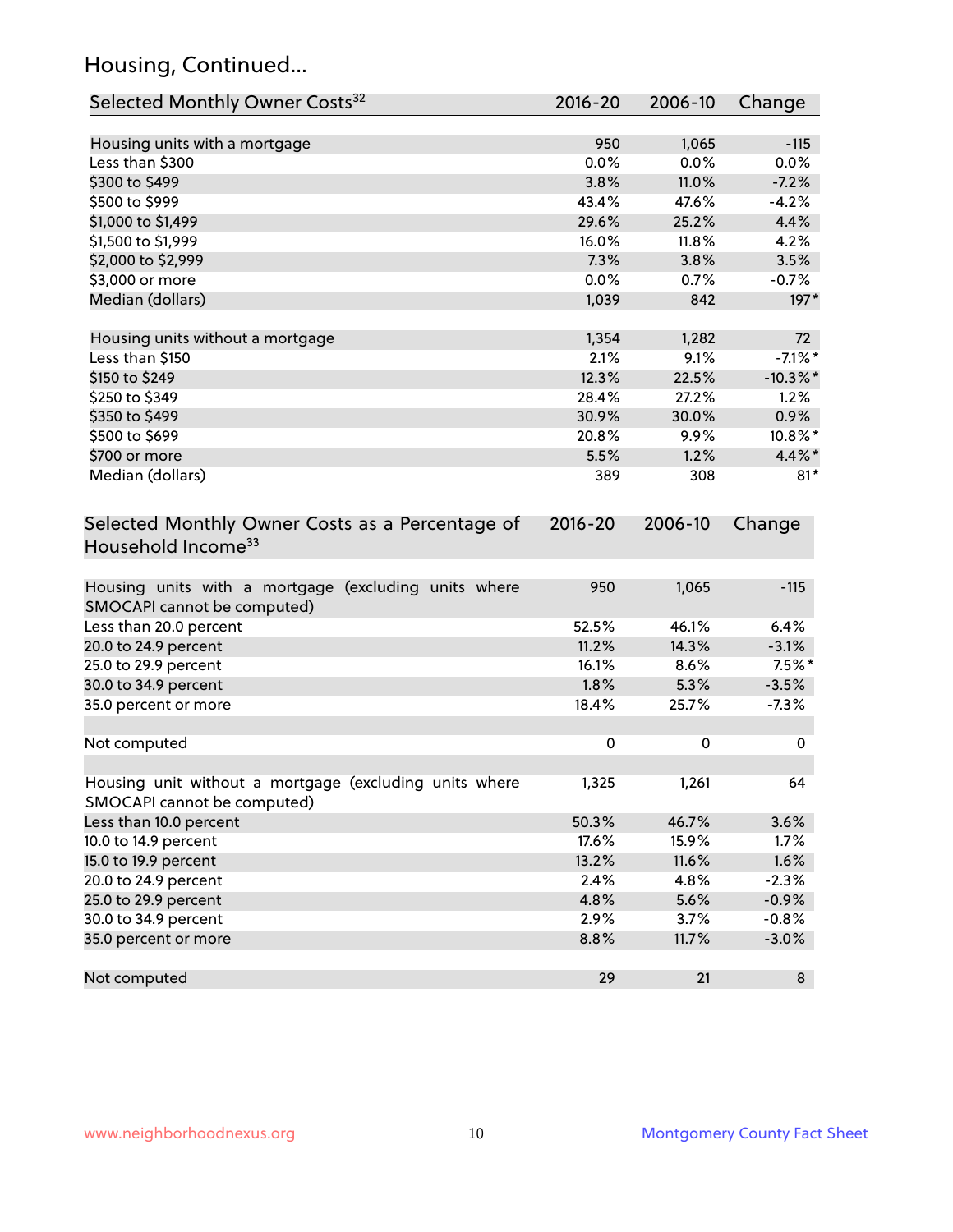# Housing, Continued...

| Gross Rent <sup>34</sup>                                                       | 2016-20     | 2006-10 | Change      |
|--------------------------------------------------------------------------------|-------------|---------|-------------|
|                                                                                |             |         |             |
| Occupied units paying rent                                                     | 584         | 708     | $-124$      |
| Less than \$200                                                                | 3.4%        | 3.4%    | 0.0%        |
| \$200 to \$499                                                                 | 20.7%       | 50.7%   | $-30.0\%$ * |
| \$500 to \$749                                                                 | 42.8%       | 44.4%   | $-1.5%$     |
| \$750 to \$999                                                                 | 21.1%       | 1.3%    | 19.8%       |
| \$1,000 to \$1,499                                                             | 12.0%       | 0.3%    | 11.7%       |
| \$1,500 to \$1,999                                                             | 0.0%        | 0.0%    | 0.0%        |
| \$2,000 or more                                                                | 0.0%        | 0.0%    | 0.0%        |
| Median (dollars)                                                               | 660         | 487     | $173*$      |
| No rent paid                                                                   | 173         | 239     | -66         |
| Gross Rent as a Percentage of Household Income <sup>35</sup>                   | $2016 - 20$ | 2006-10 | Change      |
| Occupied units paying rent (excluding units where GRAPI<br>cannot be computed) | 557         | 687     | $-130$      |
| Less than 15.0 percent                                                         | 15.4%       | 20.1%   | $-4.6%$     |
| 15.0 to 19.9 percent                                                           | 8.1%        | 20.2%   | $-12.2%$    |
| 20.0 to 24.9 percent                                                           | 10.1%       | 2.6%    | $7.4\%$ *   |
| 25.0 to 29.9 percent                                                           | 10.2%       | 9.5%    | 0.8%        |
| 30.0 to 34.9 percent                                                           | 7.7%        | 12.5%   | $-4.8%$     |
| 35.0 percent or more                                                           | 48.5%       | 35.1%   | 13.4%       |
| Not computed                                                                   | 200         | 260     | $-60$       |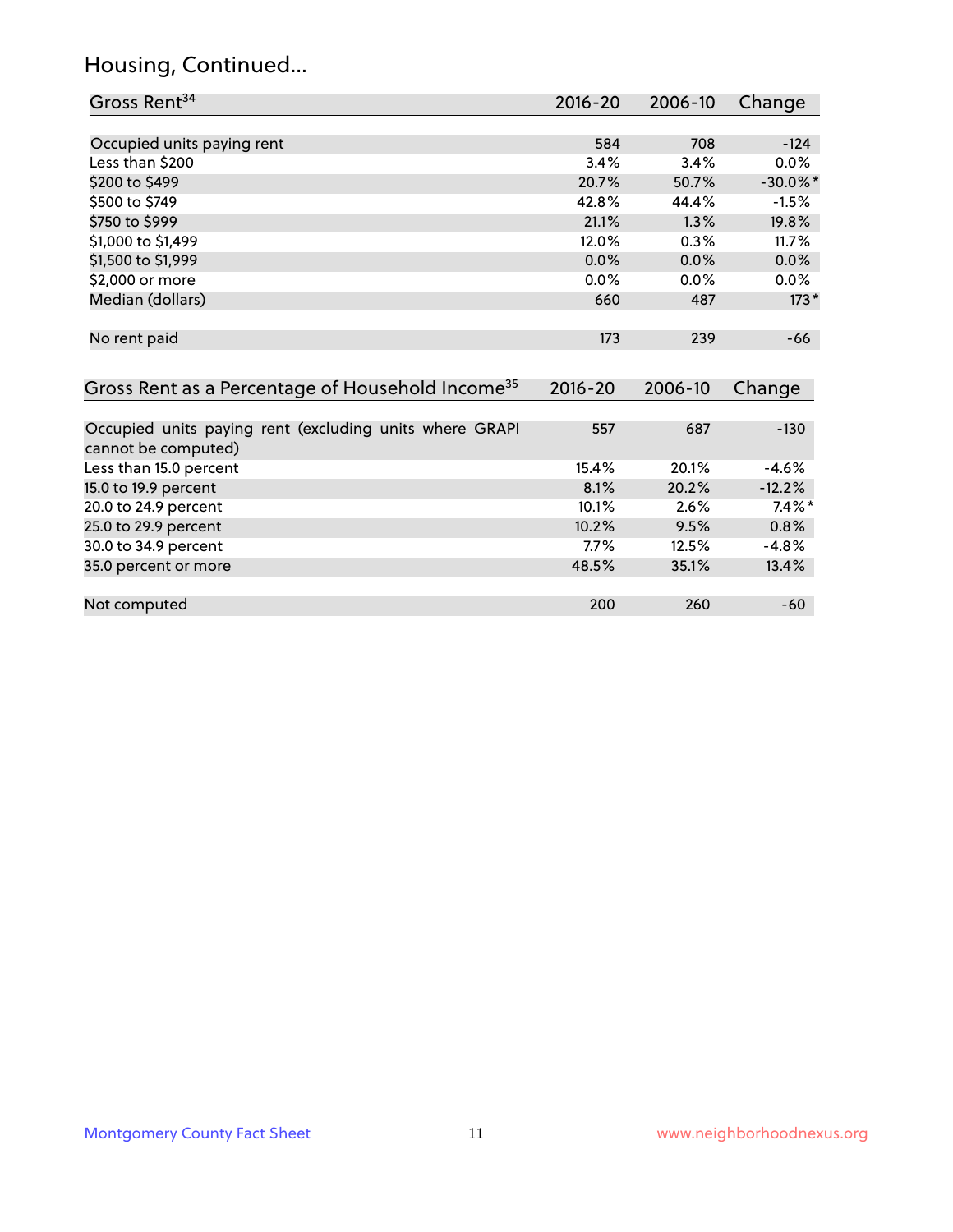# Community Involvement

| Voter Registration and Turnout <sup>36</sup> | 2020  |
|----------------------------------------------|-------|
|                                              |       |
| Active registered voters                     | 5.402 |
| Number voted in Presidential election        | 3.904 |
| Percent voted in Presidential election       | 72.3% |

## Transportation

| Commuting to Work <sup>37</sup>           | 2016-20     | 2006-10 | Change               |
|-------------------------------------------|-------------|---------|----------------------|
|                                           |             |         |                      |
| Workers 16 years and over                 | 3,340       | 3,596   | $-256$               |
| Car, truck, or van - drove alone          | 83.2%       | 84.7%   | $-1.5%$              |
| Car, truck, or van - carpooled            | 9.3%        | 9.2%    | 0.2%                 |
| Public transportation (excluding taxicab) | 0.4%        | $0.0\%$ | 0.4%                 |
| Walked                                    | 4.0%        | 2.7%    | $1.3\%$              |
| Other means                               | 0.7%        | 2.6%    | $-1.8\%$             |
| Worked at home                            | 2.3%        | 0.9%    | $1.4\%$ <sup>*</sup> |
| Mean travel time to work (minutes)        | 25.7        | 23.2    | $2.5*$               |
| Vehicles Available <sup>38</sup>          | $2016 - 20$ | 2006-10 | Change               |
| Occupied housing units                    | 3,061       | 3,294   | $-233$               |
| No vehicles available                     | 5.5%        | 8.3%    | $-2.8%$              |
| 1 vehicle available                       | 26.2%       | 28.9%   | $-2.7%$              |
| 2 vehicles available                      | 38.7%       | 33.2%   | 5.5%                 |
| 3 or more vehicles available              | 29.6%       | 29.6%   | $-0.0%$              |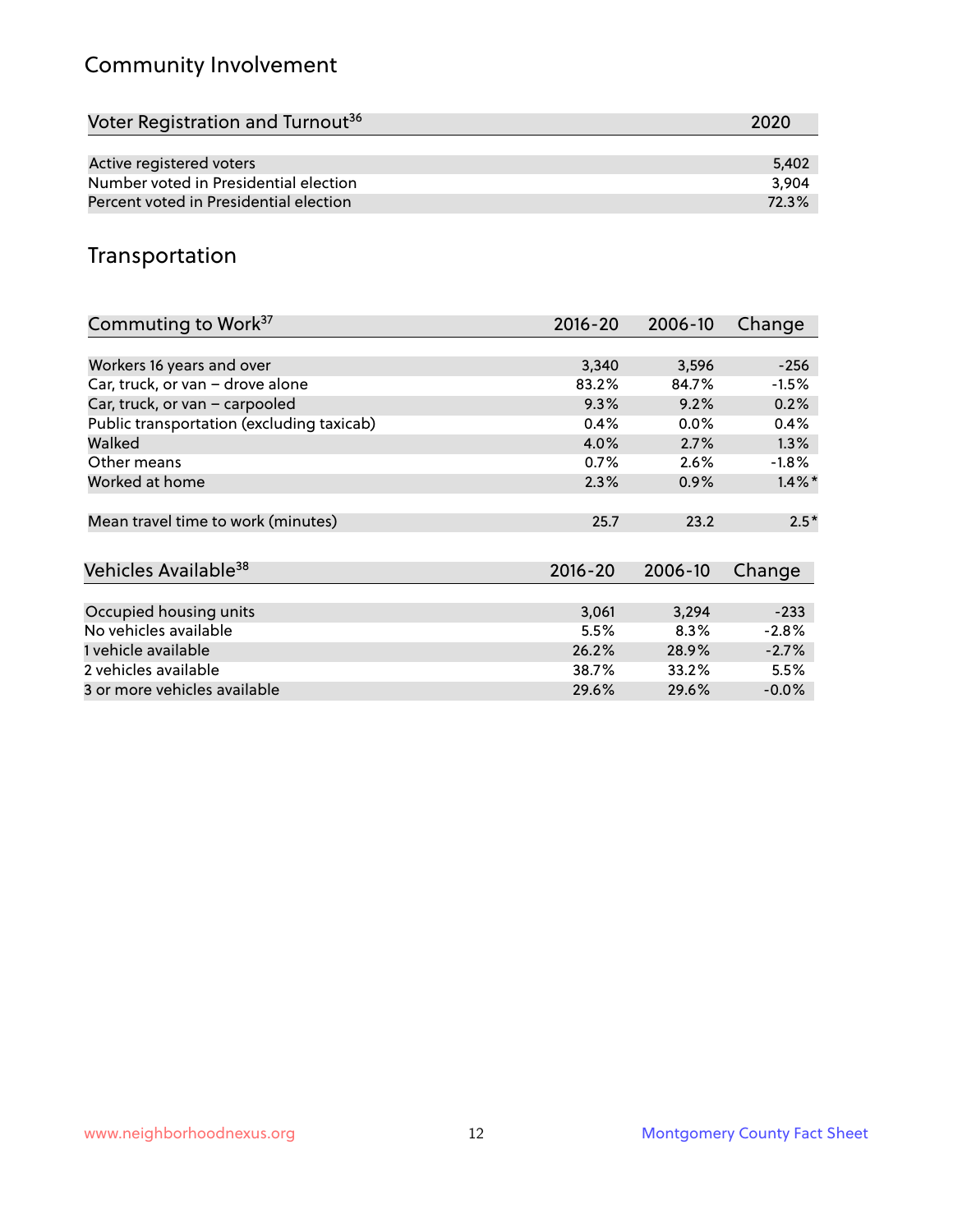#### Health

| Health Insurance coverage <sup>39</sup> | 2016-20 |
|-----------------------------------------|---------|
|-----------------------------------------|---------|

| Civilian Noninstitutionalized Population                | 8,588 |
|---------------------------------------------------------|-------|
| With health insurance coverage                          | 84.3% |
| With private health insurance coverage                  | 61.2% |
| With public health coverage                             | 37.0% |
| No health insurance coverage                            | 15.7% |
| Civilian Noninstitutionalized Population Under 19 years | 2,099 |
| No health insurance coverage                            | 10.9% |
| Civilian Noninstitutionalized Population 19 to 64 years | 5,011 |
| In labor force:                                         | 3,350 |
| Employed:                                               | 3,120 |
| With health insurance coverage                          | 85.2% |
| With private health insurance coverage                  | 47.8% |
| With public coverage                                    | 7.7%  |
| No health insurance coverage                            | 14.8% |
| Unemployed:                                             | 230   |
| With health insurance coverage                          | 47.8% |
| With private health insurance coverage                  | 47.8% |
| With public coverage                                    | 5.2%  |
| No health insurance coverage                            | 52.2% |
| Not in labor force:                                     | 1,661 |
| With health insurance coverage                          | 67.7% |
| With private health insurance coverage                  | 40.4% |
| With public coverage                                    | 34.7% |
| No health insurance coverage                            | 32.3% |

| <b>Health Factors</b> |  |  | <b>Most Recent</b> |
|-----------------------|--|--|--------------------|
|                       |  |  |                    |
|                       |  |  |                    |

| Premature Death (YPLL before age 75 per 100,000 population, age-adjusted) <sup>40</sup> | 9,673.7 |
|-----------------------------------------------------------------------------------------|---------|
| Average number of Physically Unhealthy Days <sup>41</sup>                               | 5.0     |
| Average number of Mentally Unhealthy Days <sup>42</sup>                                 | -5.6    |
| Low Birthweight Births <sup>43</sup>                                                    | 8.8%    |
| Diabetes Prevalence <sup>44</sup>                                                       | 12.9%   |
| HIV Prevalence (per 100,000 population) <sup>45</sup>                                   | 228.9   |
| Rate, Deduplicated ER Visits for Asthma, Ages 0-1746                                    | 764.3   |